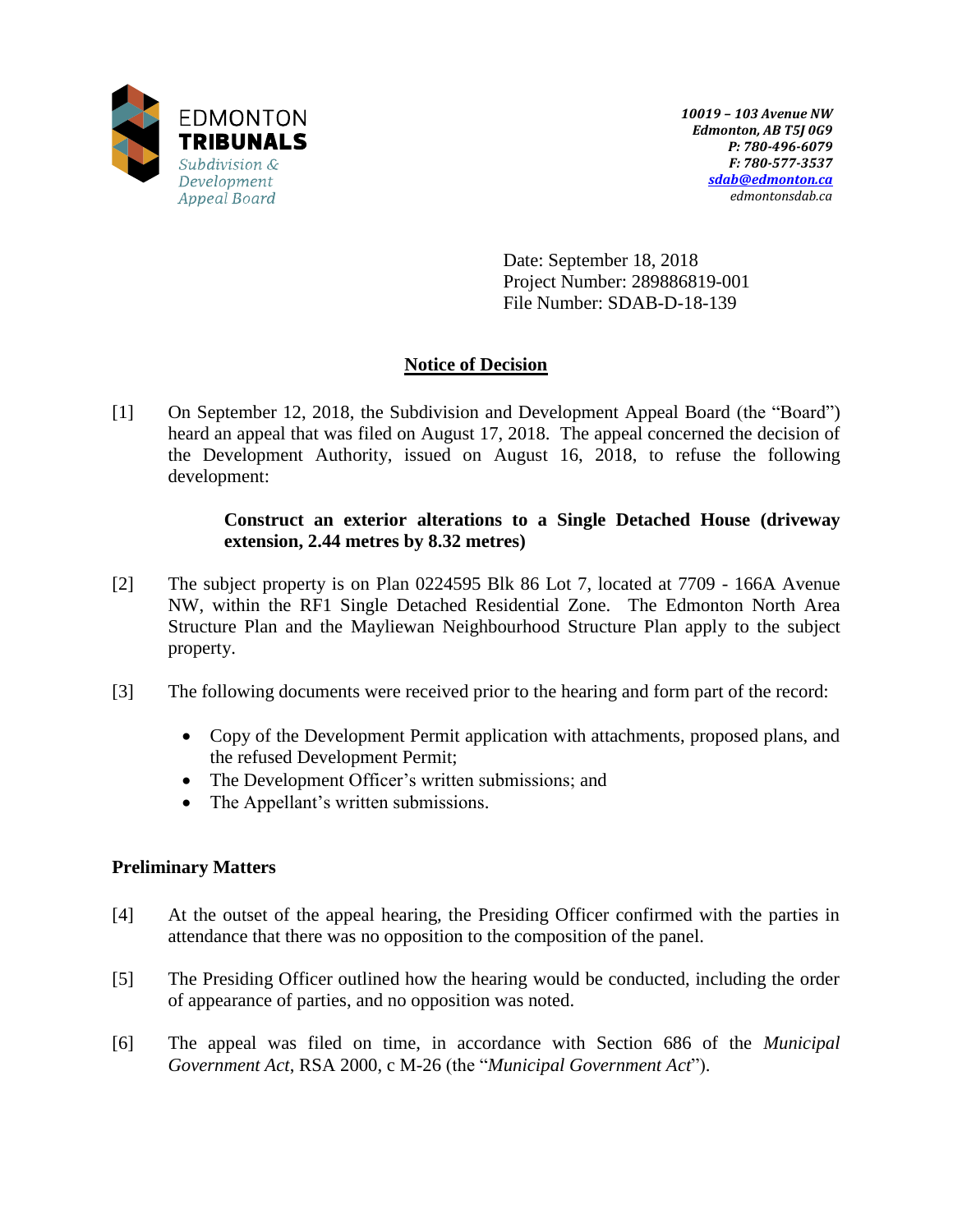#### **Summary of Hearing**

- *i) Position of the Appellants, Mr. and Mrs. Habiak*
- [7] The driveway currently only covers the garage area.
- [8] The extension will be used only for additional room for people to walk when vehicles are parked on the garage pad.
- [9] The sidewalk goes from the house to the garage.
- [10] They do not intend to park on the extension. This area will only be used to load and unload passengers from vehicles.
- [11] The extension will accommodate access for handicapped relatives and potential wheelchair access for one of the Appellants who has health challenges.
- [12] The extension will not be in the front yard.
- [13] The extension will be only 32 inches.
- [14] In their opinion, the driveway extension will not negatively impact the neighbourhood.
- [15] They have signatures in support from 7 neighbouring property owners.
- [16] There are several driveway or sidewalk extensions in the cul-de-sac, but could not confirm if they have permits.
- [17] The Development Officer indicated to them that the extension could be done with gravel or paving stones but not concrete.
- [18] Mr. and Mrs. Habiak provided the following information in response to questions by the Board:
	- a. The sidewalk could be extended to accommodate their needs.
	- b. The additional room is needed for wheelchair access to the house.
	- c. The driveway extension is used for loading and unloading passengers and will not be used for parking.
	- d. They have two vehicles that are parked on the original garage pad.
	- e. There is no on-street parking in their cul-de-sac.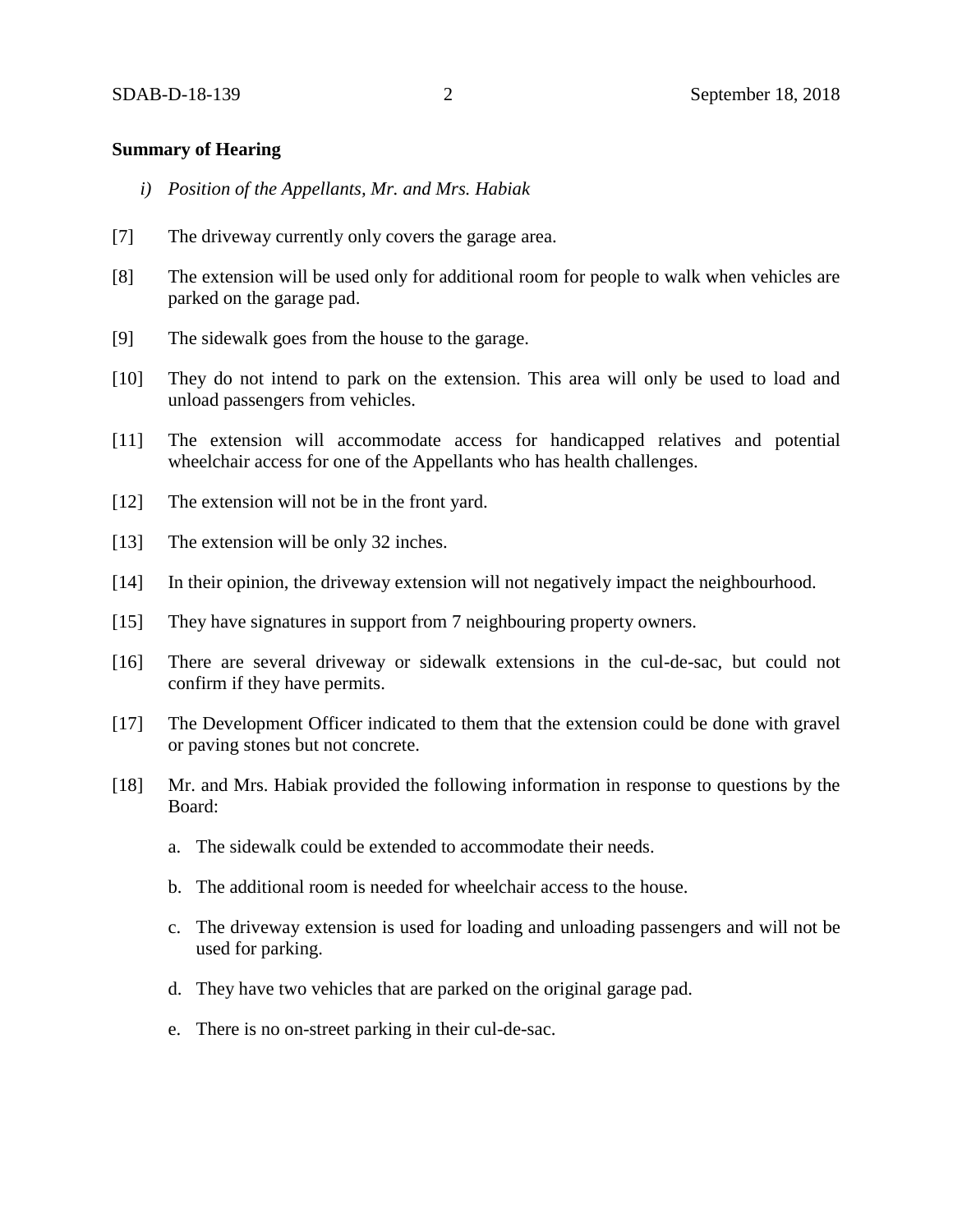- f. The referred to photographs in their submission showing several driveway and walkway extensions in their neighbourhood.
- g. Some of the neighbouring property owners park on their driveway extensions.
- h. The Development Officer advised them that they could not extend their sidewalk with concrete.
- i. They may build a ramp in their front yard in the future to accommodate wheelchair access.
- j. They are not willing to add a planter at the bottom of the driveway as this will impact vehicles from accessing the extension for loading and unloading purposes.
- *ii) Position of the Development Officer, Mr. Folkman*
- [19] The Development Authority did not appear at the hearing and the Board relied on Mr. Folkman's written submission.

#### **Decision**

- [20] The appeal is ALLOWED and the decision of the Development Authority is REVOKED. The development is GRANTED as applied for to the Development Authority, subject to the following CONDITIONS:
	- 1. Absolutely no parking is allowed within the required front yards/setbacks. (Reference Section 54.2 of *the Edmonton Zoning Bylaw No 12800*).
	- 2. An approved Development Permit means that the proposed development has been reviewed only against the provisions of the Edmonton Zoning Bylaw. It does not remove obligations to conform with other legislation, bylaws or land title instruments such as the *Municipal Government Act*, the ERCB Directive 079, the *Edmonton Safety Codes Permit Bylaw* or any caveats, covenants or easements that might be attached to the Site.
	- 3. Lot grades must match the Engineered approved lot grading plans for the area. Contact Lot Grading at 780496-5500 for lot grading inspection inquiries.
- [21] In granting the development, the following variances to the *Edmonton Zoning Bylaw* are allowed:
	- 1. The Board waives the requirements of Section 54.1(4)(a) as per the submitted stamped plan.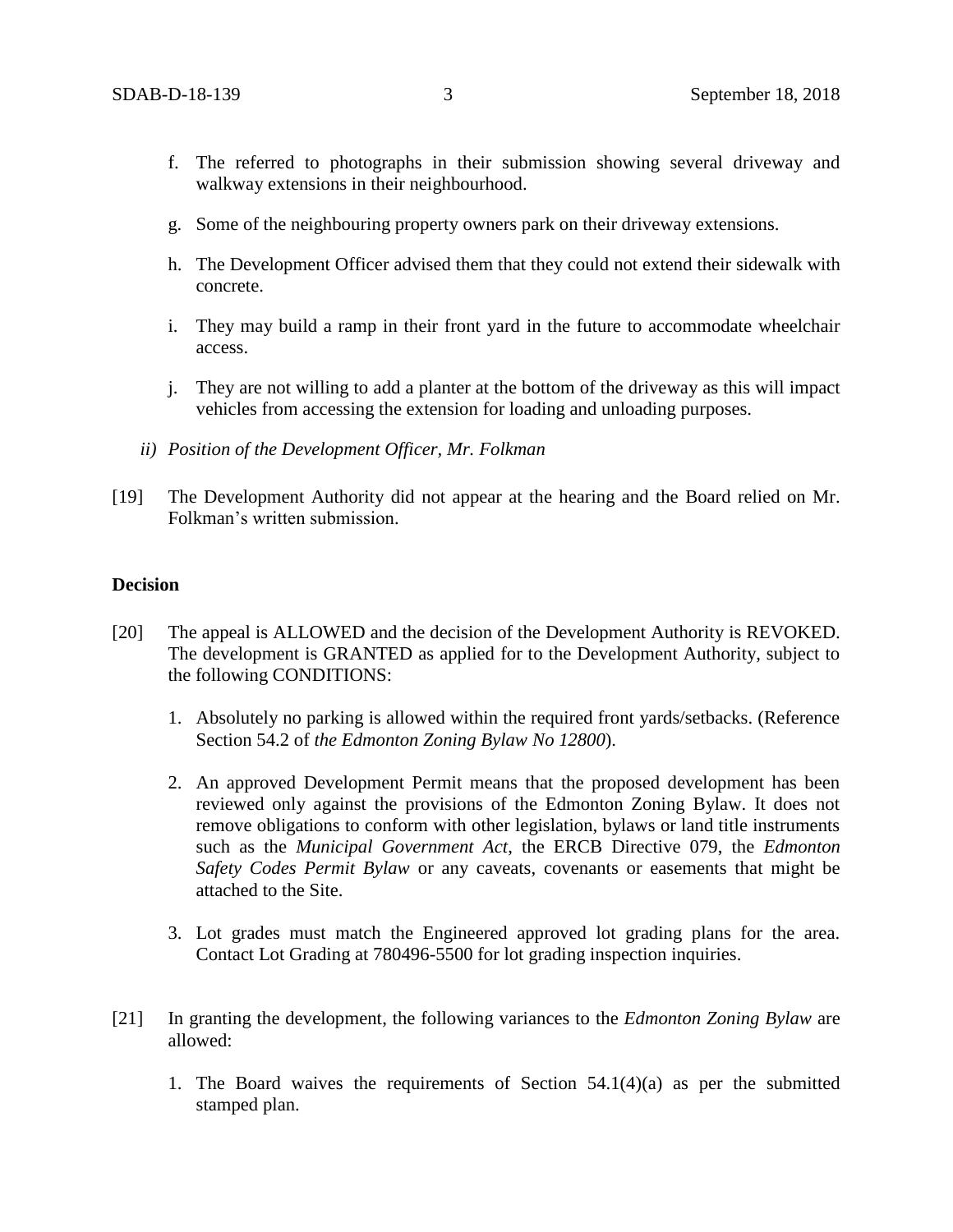2. The maximum allowable Driveway width as per Section  $54.1(4)(c)$  is varied to allow an excess of 2.44 metres as per the submitted stamped plan.

#### **Reasons for Decision**

- [22] The proposed development is Accessory to a Permitted Use in the RF1 Single Detached Residential Zone.
- [23] The Board accepts the evidence submitted that the proposed development is in keeping with the characteristics of the neighbourhood.
- [24] The Board accepts the photographic evidence submitted that there are several driveway and sidewalk extensions in the neighbourhood.
- [25] The Board finds that the extension will not be used for parking and will accommodate handicapped relatives who are wheelchair bound and the potential wheelchair use of one of the Appellants who has health challenges.
- [26] The Appellants received 7 signatures in support from neighbouring property owners.
- [27] No letters were received in opposition to the proposed development and no one appeared in opposition at the hearing.
- [28] Based on the above, it is the opinion of the Board that the proposed development will not unduly interfere with the amenities of the neighbourhood, and materially interfere with or affect the use, enjoyment or value of neighbouring parcels of land.

Winter Titth

Mr. W. Tuttle, Presiding Officer Subdivision and Development Appeal Board

Board Members in Attendance: Mr. V. Laberge; Mr. A. Peterson; Ms. D. Kronewitt Martin; Ms. E. Solez

CC: City of Edmonton, Development & Zoning Services, Attn: Mr. Folkman / Mr. Wen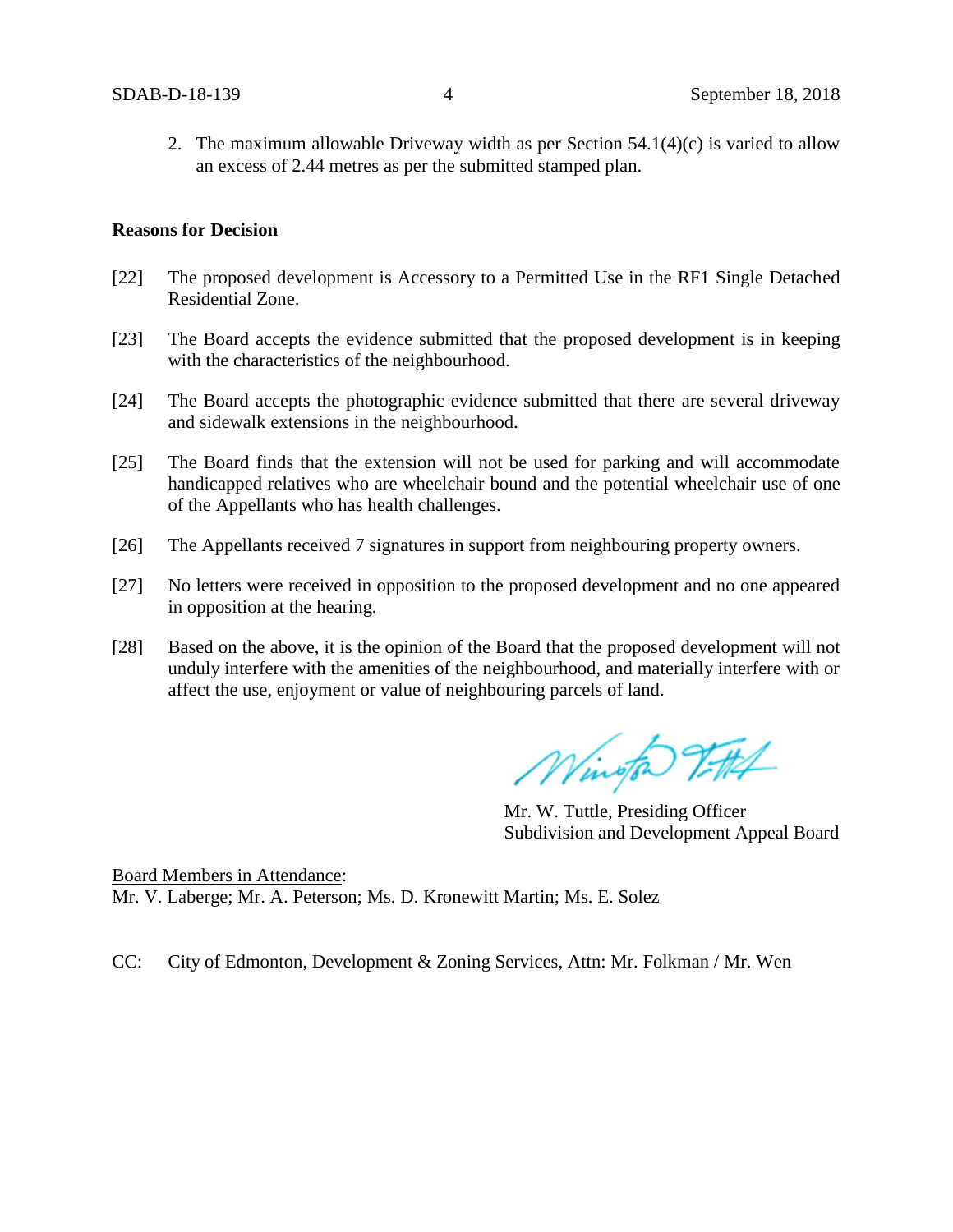#### **Important Information for the Applicant/Appellant**

- 1. This is not a Building Permit. A Building Permit must be obtained separately from Development & Zoning Services, located on the 2nd Floor, Edmonton Tower, 10111 – 104 Avenue NW, Edmonton, AB T5J 0J4.
- 2. Obtaining a Development Permit does not relieve you from complying with:
	- a) the requirements of the *Edmonton Zoning Bylaw*, insofar as those requirements have not been relaxed or varied by a decision of the Subdivision and Development Appeal Board,
	- b) the requirements of the *Alberta Safety Codes Act*,
	- c) the *Alberta Regulation 204/207 – Safety Codes Act – Permit Regulation*,
	- d) the requirements of any other appropriate federal, provincial or municipal legislation,
	- e) the conditions of any caveat, covenant, easement or other instrument affecting a building or land.
- 3. When an application for a Development Permit has been approved by the Subdivision and Development Appeal Board, it shall not be valid unless and until any conditions of approval, save those of a continuing nature, have been fulfilled.
- 4. A Development Permit will expire in accordance to the provisions of Section 22 of the *Edmonton Zoning Bylaw, Bylaw 12800*, as amended.
- 5. This decision may be appealed to the Alberta Court of Appeal on a question of law or jurisdiction under Section 688 of the *Municipal Government Act*, RSA 2000, c M-26. If the Subdivision and Development Appeal Board is served with notice of an application for leave to appeal its decision, such notice shall operate to suspend the Development Permit.
- 6. When a decision on a Development Permit application has been rendered by the Subdivision and Development Appeal Board, the enforcement of that decision is carried out by Development & Zoning Services, located on the 2nd Floor, Edmonton Tower, 10111 – 104 Avenue NW, Edmonton, AB T5J 0J4.

*NOTE: The City of Edmonton does not conduct independent environmental checks of land within the City. If you are concerned about the stability of this property for any purpose, you should conduct your own tests and reviews. The City of Edmonton, when issuing a development permit, makes no representations and offers no warranties as to the suitability of the property for any purpose or as to the presence or absence of any environmental contaminants on the property.*